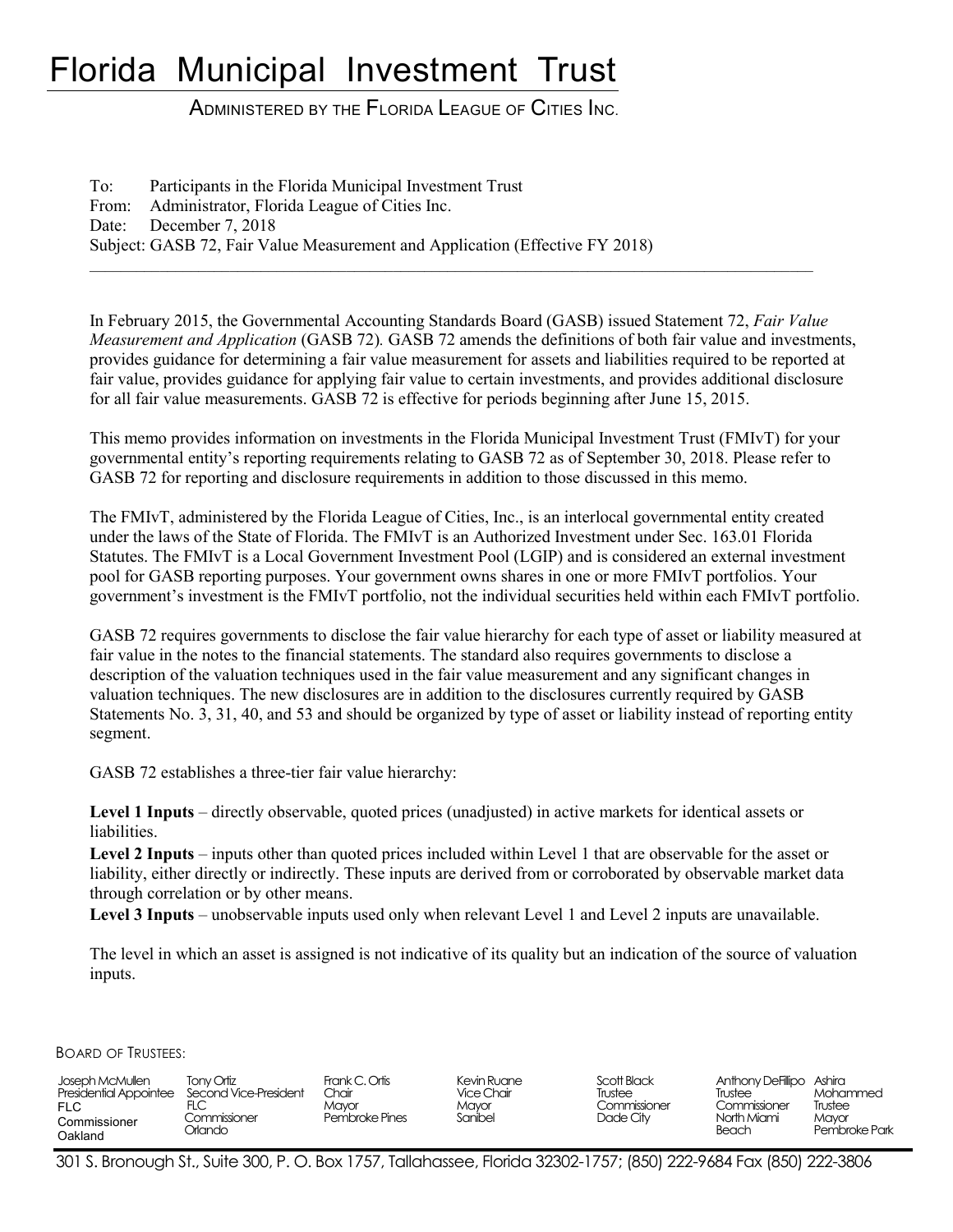## **Disclosure Information**

To meet the objectives of GASB 72, the following information has been prepared for each FMIvT fund or portfolio. Please refer to your FMIvT account statement for fair value (net asset value).

# **FMIvT 0-2 Year High Quality Bond Fund**

This fund invests mainly in US government and agency securities and asset-backed securities. The underlying securities have observable level 1 quoted pricing inputs or observable level 2 significant other observable pricing inputs. Most of the security prices were obtained from a pricing service, Interactive Data Corporation (IDC). While the underlying asset values are based on quoted prices or marketcorroborated inputs, the net asset value of the portfolio is not publicly quoted. Members should consider reporting these shares as level 2, since the value is based on market-corroborated data.

## **FMIvT 1-3 Year High Quality Bond Fund**

This fund invests mainly in US government and agency securities and asset-backed securities. The underlying securities have observable level 1 quoted pricing inputs or observable level 2 significant other observable pricing inputs. Most of the security prices were obtained from a pricing service, Interactive Data Corporation (IDC). While the underlying asset values are based on quoted prices or marketcorroborated inputs, the net asset value of the portfolio is not publicly quoted. Members should consider reporting these shares as level 2, since the value is based on market-corroborated data.

## **FMIvT Intermediate High Quality Bond Fund**

This fund invests mainly in US government and agency securities, asset-backed securities and corporate bonds and notes. The underlying securities have observable level 1 quoted pricing inputs or observable level 2 significant other observable pricing inputs. Most of the security prices were obtained from a pricing service, Interactive Data Corporation (IDC). While the underlying asset values are based on quoted prices or market-corroborated inputs, the net asset value of the portfolio is not publicly quoted. Members should consider reporting these shares as level 2, since the value is based on marketcorroborated data.

## **FMIvT Broad Market High Quality Bond Fund**

This fund invests mainly in US government and agency securities, asset-backed securities and corporate bonds and notes. The underlying securities have observable level 1 quoted pricing inputs or observable level 2 significant other observable pricing inputs. Most of the security prices were obtained from a pricing service, Interactive Data Corporation (IDC). While the underlying asset values are based on quoted prices or market-corroborated inputs, the net asset value of the portfolio is not publicly quoted. Members should consider reporting these shares as level 2, since the value is based on marketcorroborated data.

## **FMIvT Core Plus Fixed Income Fund**

This fund invests in two underlying funds, the Franklin Templeton Global Multi-Sector Plus Fund, LP and the Pioneer Institutional Multi-Sector Fixed Income Portfolio, LLC. Shares of these funds are not publicly quoted. These underlying funds invest in a variety of financial instruments, including equity investments, asset-backed securities, debt securities, swaps, forward exchange contracts, credit-linked notes, escrow accounts, litigation trusts for both U.S. and foreign companies and governments. Members should consider reporting shares of this fund as level 3 since the value is based on unobservable inputs.

## **FMIvT Expanded High Yield Bond Fund**

This fund invests in a single underlying fund, the Oaktree Expanded High Yield Fund, LP (Oaktree Fund), which in turn, owns two underlying funds, holding high-yield debt securities issued by U.S. and foreign companies. The Oaktree Fund and the underlying funds are not publicly quoted. Many of the